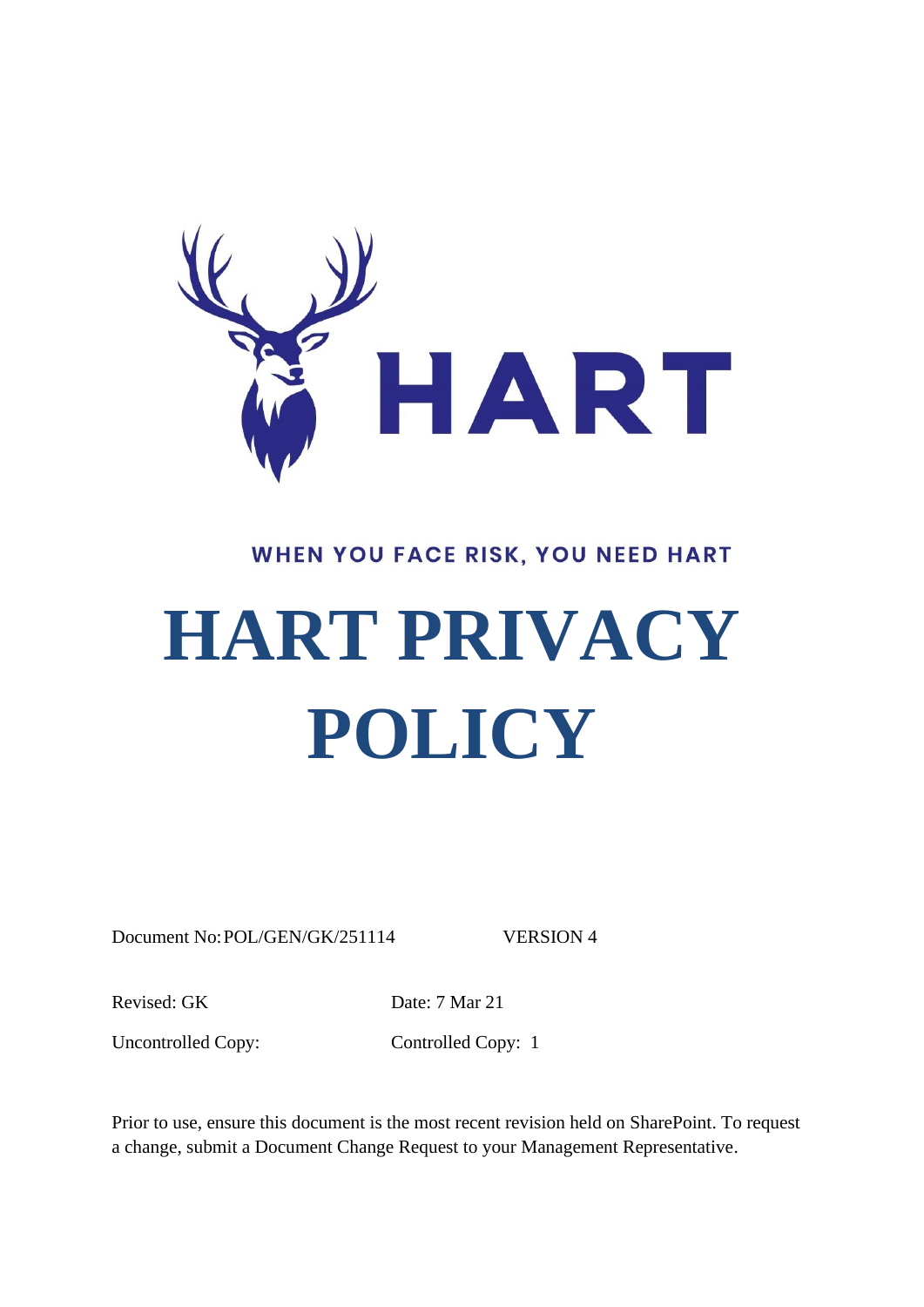

## **Approvals**

The signatures below certify that this quality manual has been reviewed and accepted, and demonstrates that the signatories are aware of all the requirements herein and are committed to ensuring their provision.

|                    | <b>Name</b>          | <b>Signature</b> | <b>Position</b> | <b>Date</b> |
|--------------------|----------------------|------------------|-----------------|-------------|
| <b>Prepared By</b> | Graham Kerr          | Ken              | CAO             | 10 Jun 18   |
| <b>Reviewed By</b> | <b>Susan Rushton</b> |                  | Gp Admin Mgr    | 12 Jun 18   |
| <b>Approved By</b> | James Houghton       | Intonglis        | COO             | 18 Jun 18   |

#### **Amendment Record**

This procedure is reviewed to ensure its continuing relevance to the systems and process that it describes. A record of contextual additions or omissions is given below:

| Page No. | Context | Revision | Date |
|----------|---------|----------|------|
|          |         |          |      |
|          |         |          |      |
|          |         |          |      |
|          |         |          |      |
|          |         |          |      |
|          |         |          |      |
|          |         |          |      |
|          |         |          |      |
|          |         |          |      |
|          |         |          |      |
|          |         |          |      |
|          |         |          |      |
|          |         |          |      |
|          |         |          |      |
|          |         |          |      |

**Note:**

**The latest Version of this document will be held on SharePoint and shared with managers as appropriate. These managers are to**

- a) Acquaint themselves with the amendments
- b) Amend derivations of this document that are held within their auspices
- c) Brief their staff upon the changes

d) Ensure that any other documents that may need amending as a result of these amendments are updated accordingly.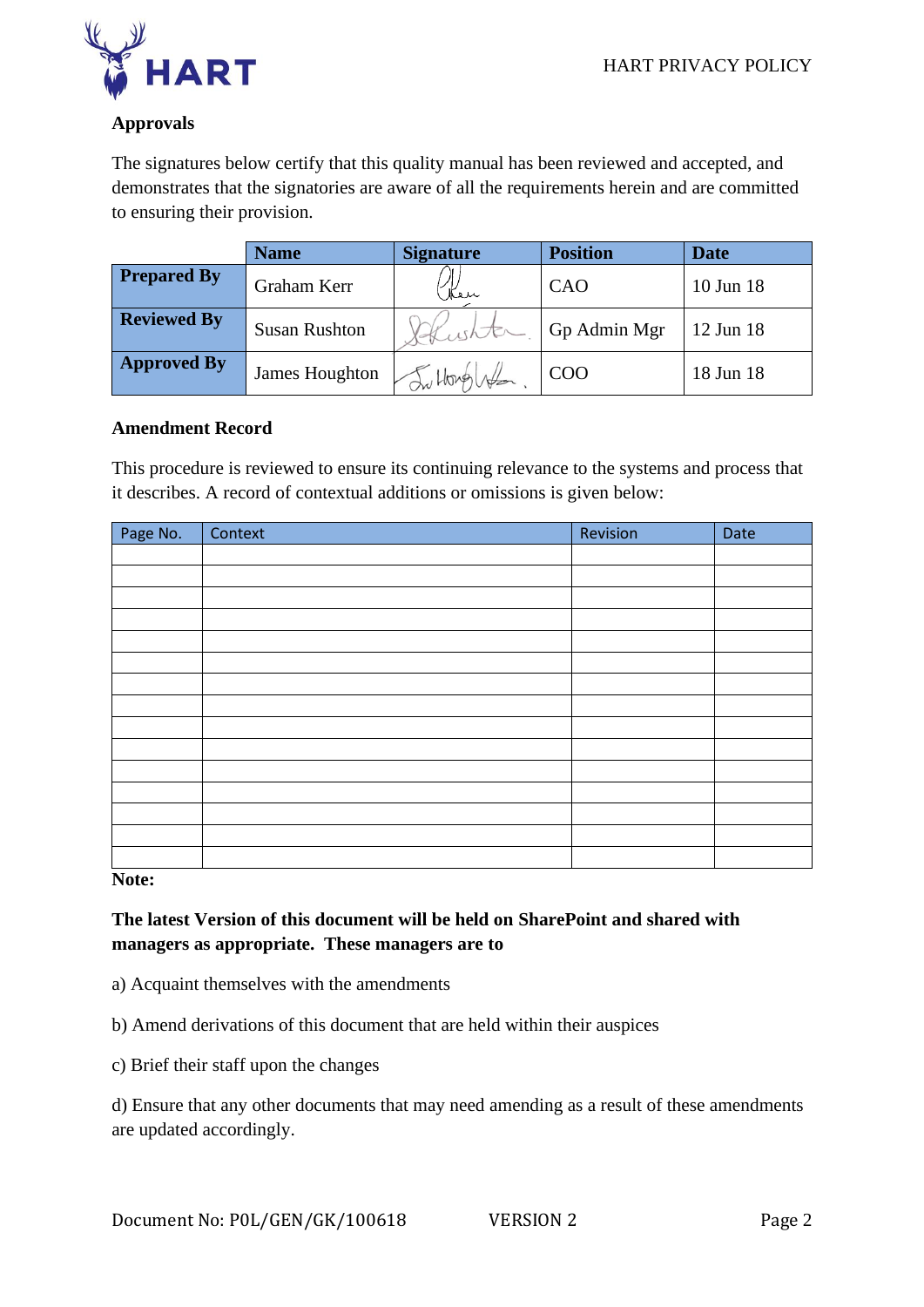

# **Contents**

| 5.  |  |
|-----|--|
| 6.  |  |
|     |  |
| 8.  |  |
| 9.  |  |
|     |  |
| 11. |  |
|     |  |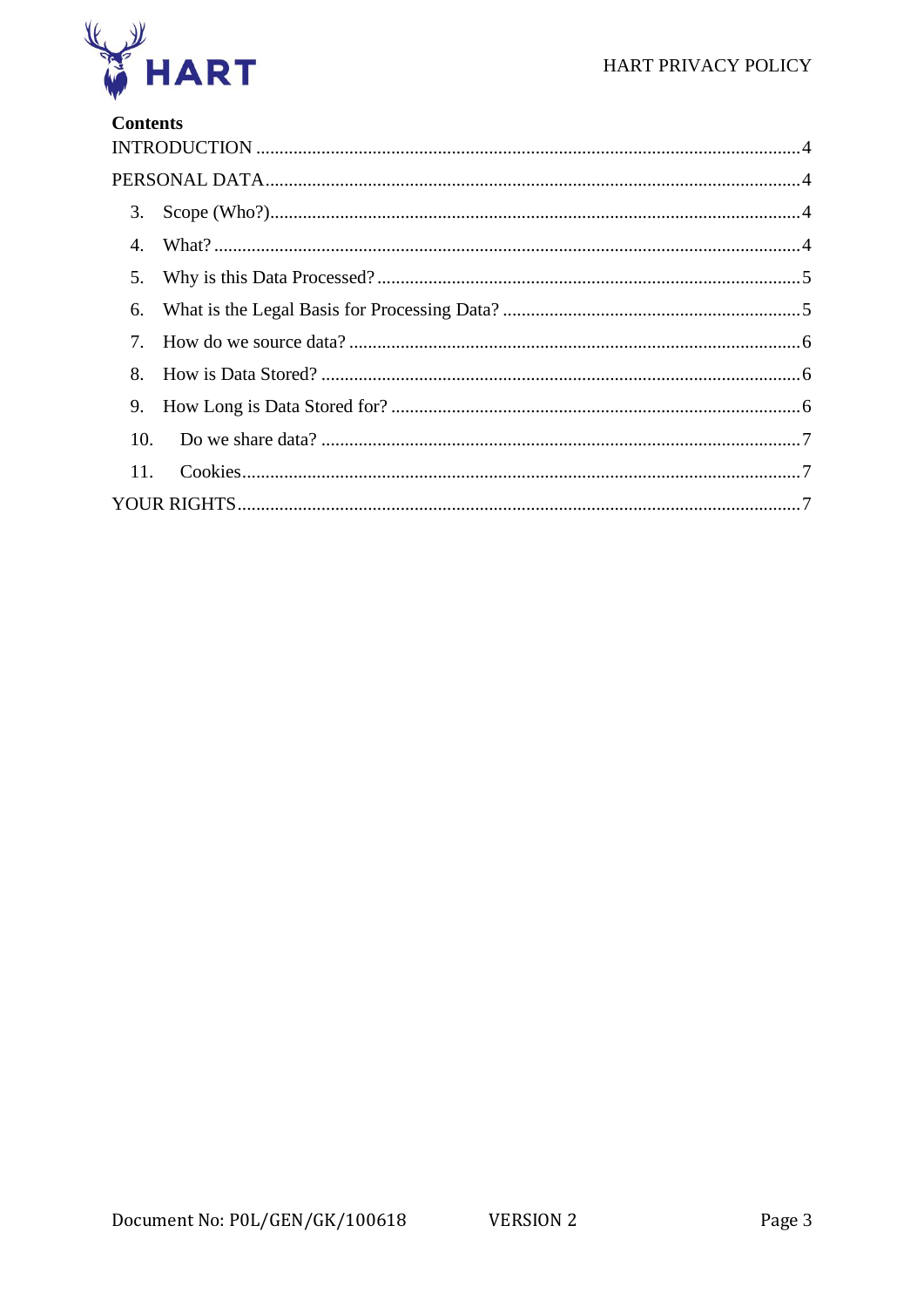

## <span id="page-3-0"></span>**INTRODUCTION**

1. Hart Security Limited (referred to as 'Hart' or 'we' ) is an internationally recognised private security company providing a variety of services – details can be found at <http://hartinternational.com/> . Hart is one of several companies which comprise RW Chelsea Holdings, details of which can be found at [www.chelseagroupworldwide.com](http://www.chelseagroupworldwide.com/) . All companies within Hart are committed to protecting and respecting your privacy; this privacy policy outlines what personal data may be processed by Hart, why it is held, how it is protected and what your rights are. Accordingly, Hart aspires to comply fully with the European Union's General Data Protection Regulations (GDPR) of 27 Apr 16.

**Changes**: Hart reserves the right to amend this privacy policy. You are advised to visit the Company's website periodically in order to keep up to date with any amendments.

2. Hart is registered in Nicosia, Cyprus and its contact details are:

Crystalserve Business Center, 3rd Floor, Spyrou Kyprianou 65 Mesa Yitonia, 4003 Limassol, Cyprus

#### T: +357 25 879 682

F: +357 25 879 838

Please use the following email address for any issue concerning GDPR related issues: [GDPR@chelseagroupworldwide.com](mailto:GDPR@chelseagroupworldwide.com)

#### <span id="page-3-1"></span>**PERSONAL DATA**

#### <span id="page-3-2"></span>**3. Scope (Who?)**

Hart and its companies may process personal data belonging to anyone who has expressed an interest in or made contact with the Group, or one of its companies; these may include (but are not restricted to) the following interested parties (often referred to as 'you') – employees, contractors, consultants, directors, beneficiary owners, recruitment candidates, clients, and suppliers.

#### <span id="page-3-3"></span>**4. What?**

The data which Hart (or its related companies) process depends upon the nature of the relationship with the interested party concerned but is likely to include (but is not restricted to) the following:

a. **Personal and Contact Details**: Title, Name, Address, Telephone and Electronic contact details (examples are: Email address, Skype, Facebook, Whatsapp, Twitter, Linked-in)

- b. Date of Birth and Gender
- c. Passport details plus Nationality and citizenship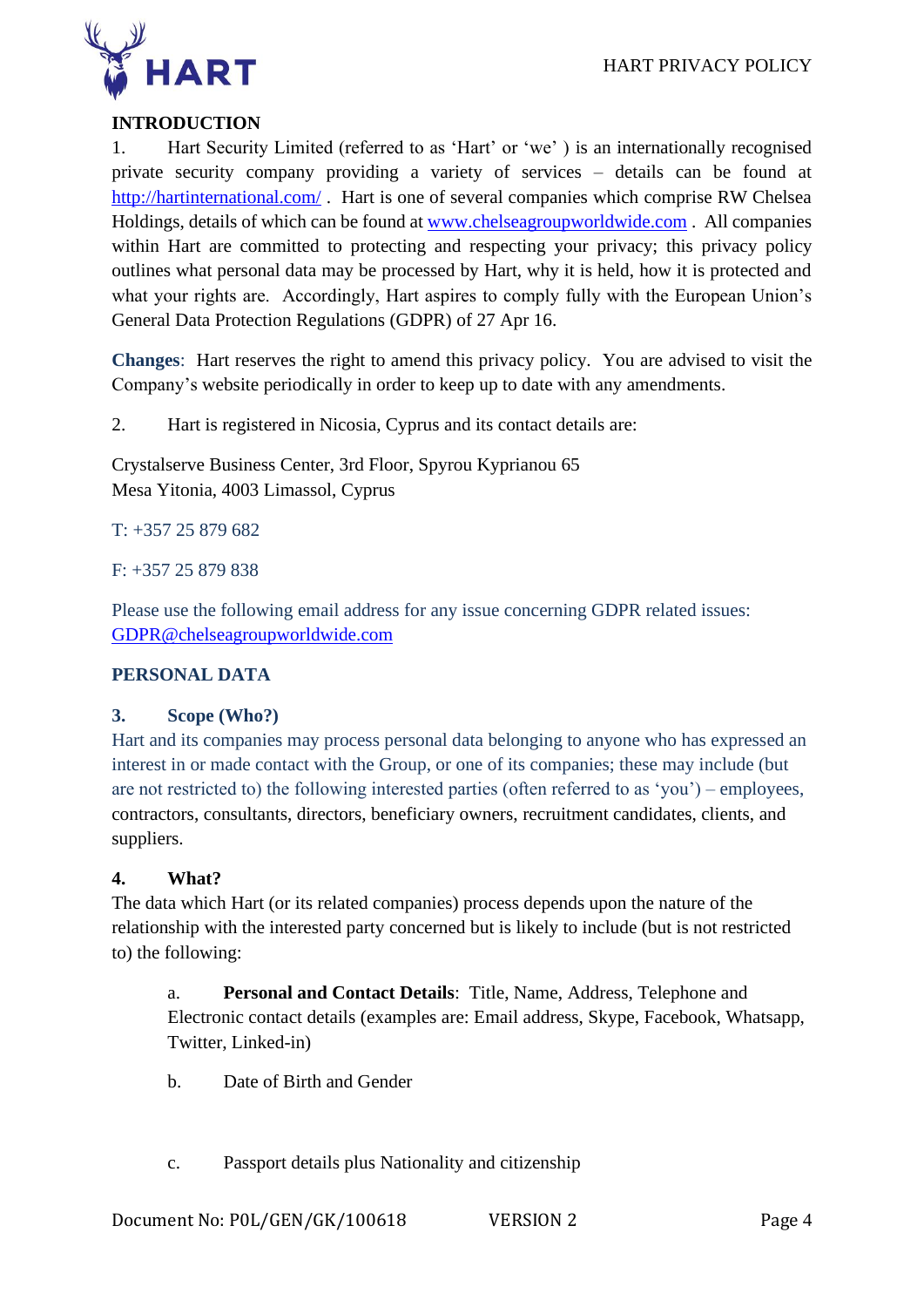

d. Next of Kin (NOK) details

- e. Financial information (such as bank, tax and insurance details)
- f. Medical data including psychometric test results
- g. Criminal record checks (for example, CRB)

h. CV with employment, experience, education and qualifications records – with appropriate verifications, including details of references and referees plus information provided by them.

- i. Marketing engagements and surveys.
- j. Records of communications with interested parties.

#### <span id="page-4-0"></span>**5. Why is this Data Processed?**

 The overarching purpose for processing personal data is to facilitate, manage and, whenever possible, enhance the services provided by Hart to our interested parties. More specifically the reasons vary, again dependent upon the nature of your relationship with us, but include (not restricted to) the following:

a. To enable us to fulfil contractual requirements

b. To ensure that recruitment process is efficient and provides appropriately qualified staff in terms of aptitude and attitude

c. To ensure that you are properly insured, paid correctly, and that your NOK can be informed in the event of an incident.

- d. To meet requirements of public interest and management standards
- e. Compliance with legal and regulatory obligations
- f. To manage marketing information effectively
- g. To facilitate swift responses to the above

#### <span id="page-4-1"></span>**6. What is the Legal Basis for Processing Data?**

Under GDPR there are 6 lawful reasons for processing data:

- a. Consent
- b. Contractual
- c. Legal Obligation

Document No: P0L/GEN/GK/100618 VERSION 2 Page 5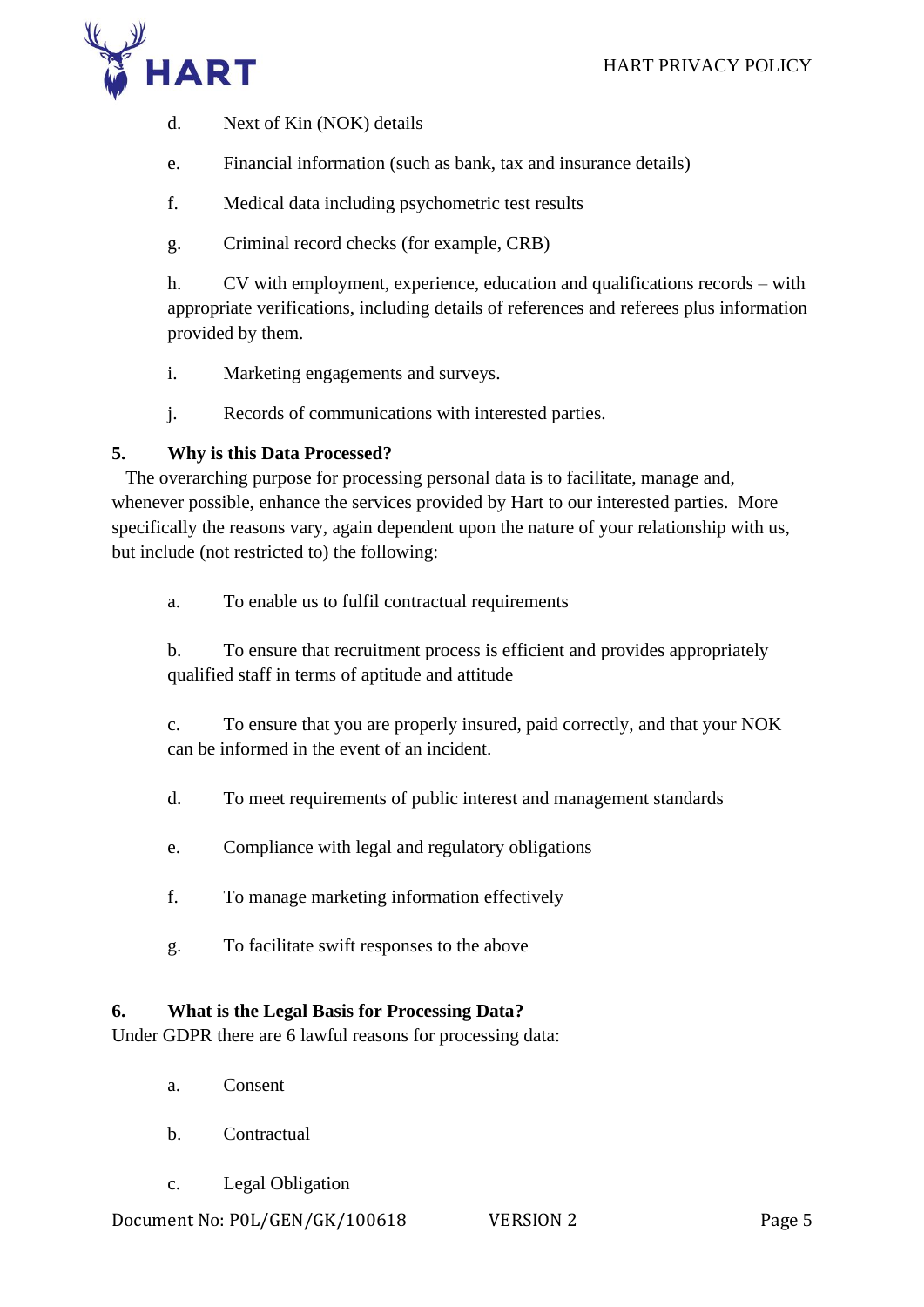

- d. To protect vital interests
- e. To meet public interests
- f. Legitimate interests

The data, which Hart and its component companies process is deemed to be the minimum necessary and is justified by one or more of the aforementioned legal criteria.

#### <span id="page-5-0"></span>**7. How do we source data?**

There are three main ways in which Hart source personal data, all are legal, transparent and fair:

a. **Information You Give Us**. Information which you give us when completing registration forms and the recruitment process or requested through our due diligence procedure

b. **Information We Collect**. Hart collects information about you from our websites, email and telephone contacts plus our due diligence procedures.

c. **Third Parties**. We may collect information from third parties – in particular, we may use third party organisations to conduct background checks and verifications. Additionally we may use the web and social media sources, all of which are publicly available and strictly open source.

#### <span id="page-5-1"></span>**8. How is Data Stored?**

The vast majority of personal data that is processed by Hart is stored electronically, predominantly in cloud-based systems, which are protected through encryption (both when static and in transit). Access is carefully managed and restricted appropriately. Any data that is held on servers or on hard drives is subject to restricted access and most of it is encrypted. Any hard copies of processed data are held in secure cabinets with restricted access. It must be noted that information received over the internet or from personal emails may not always be secure; Hart is not liable for corrupted information received from such sources.

#### <span id="page-5-2"></span>**9. How Long is Data Stored for?**

In short, for the minimum time necessary, which will vary but can be defined as follows:

a. For as long as we have reasonable business needs, such as managing our relationship with you and managing our operations

b. For as long as we provide goods and/or services to you and then for as long as someone could bring a claim against us

c. Retention periods in line with legal and regulatory requirements and guidance.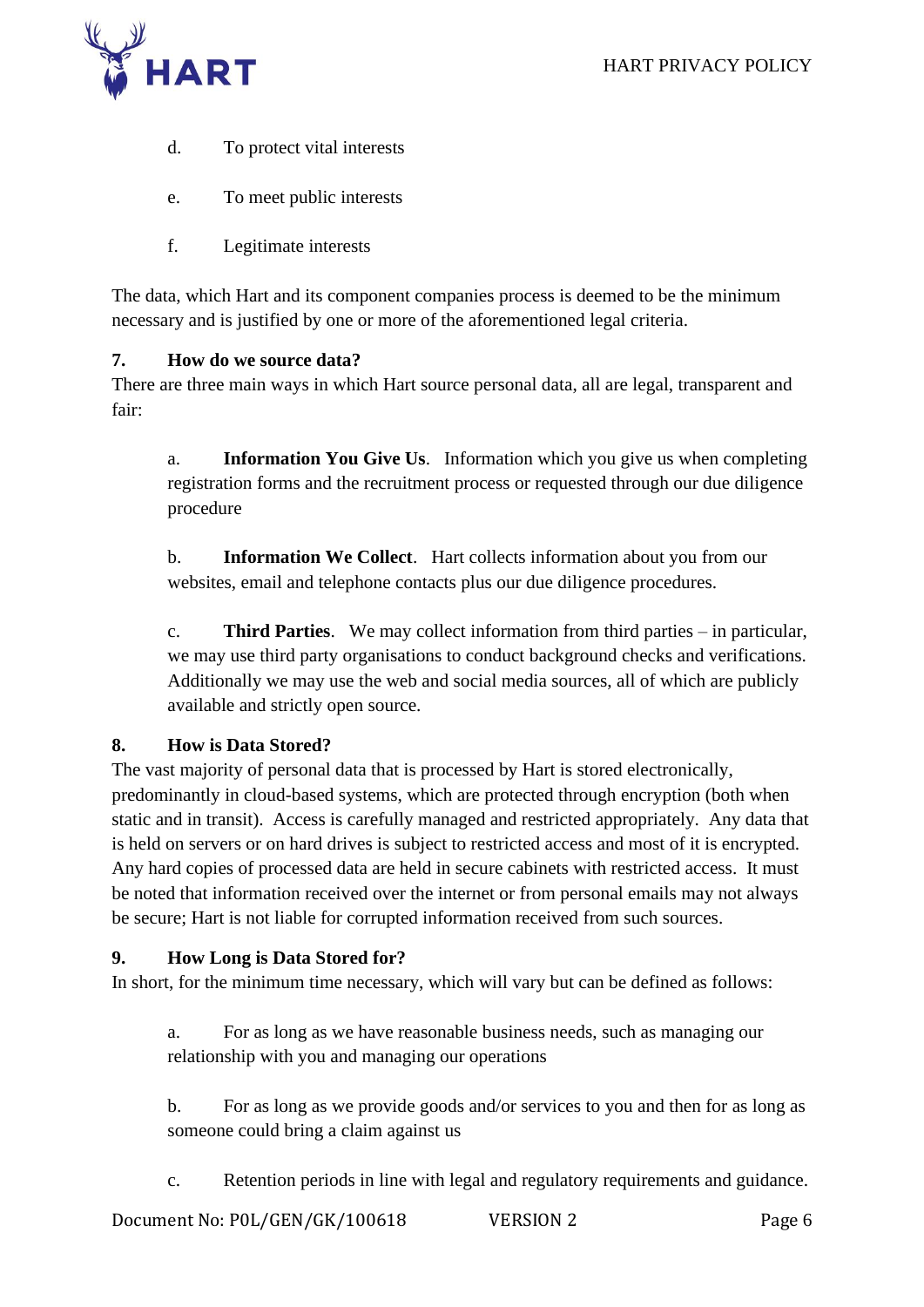

#### <span id="page-6-0"></span>**10. Do we share data?**

In certain circumstances, we shall share your personal information with:

a. **Other Entities with Hart**. Where the Hart entity lies outside the EEA, we would only transfer data where appropriate safeguards were in place or restrict the information being given.

b. **Selected third parties** with whom we work – for example, clients or potential clients, insurers, solicitors, travel agents and sub-contractors.

c. Any Hart entity or third party that you consent to giving your information to for **marketing purposes** (such consent will be sought prior to our sharing this data)

d. **Legal Requirement**. Any other third parties where necessary to enable us to enforce our legal rights, or to protect the rights, property or safety of our employees or where such disclosure may be permitted or required by law.

#### <span id="page-6-1"></span>**11. Cookies**

A "cookie" is a bite-sized piece of data that is stored on your computer's hard drive. They are used by nearly all websites and do not harm your system. **How to reject cookies**: If you do not want to receive cookies that are not strictly necessary to perform basic features of our site, you may choose to opt-out by changing your browser settings. Most web browsers will accept cookies but if you would rather we did not collect data in this way you can choose to accept all or some, or reject cookies in your browser's privacy settings. However, rejecting all cookies means that you may not be able to take full advantage of all our website's features. Each browser is different, so check the "Help" menu of your browser to learn how to change your cookie preferences. For more information, generally on cookies, including how to disable them, please refer to [www.aboutcookies.org](http://www.aboutcookies.org/) .You will also find details on how to delete cookies from your computer.

#### <span id="page-6-2"></span>**YOUR RIGHTS**

12. All interested parties have the following rights under GDPR and Hart fully respects them:

a. To be informed about the processing of your personal information

b. To have your personal information corrected if it is inaccurate and to have incomplete information completed

- c. To object to processing of your personal information
- d. To restrict processing of your personal information
- e. To have your personal information erased ('right to be forgotten')